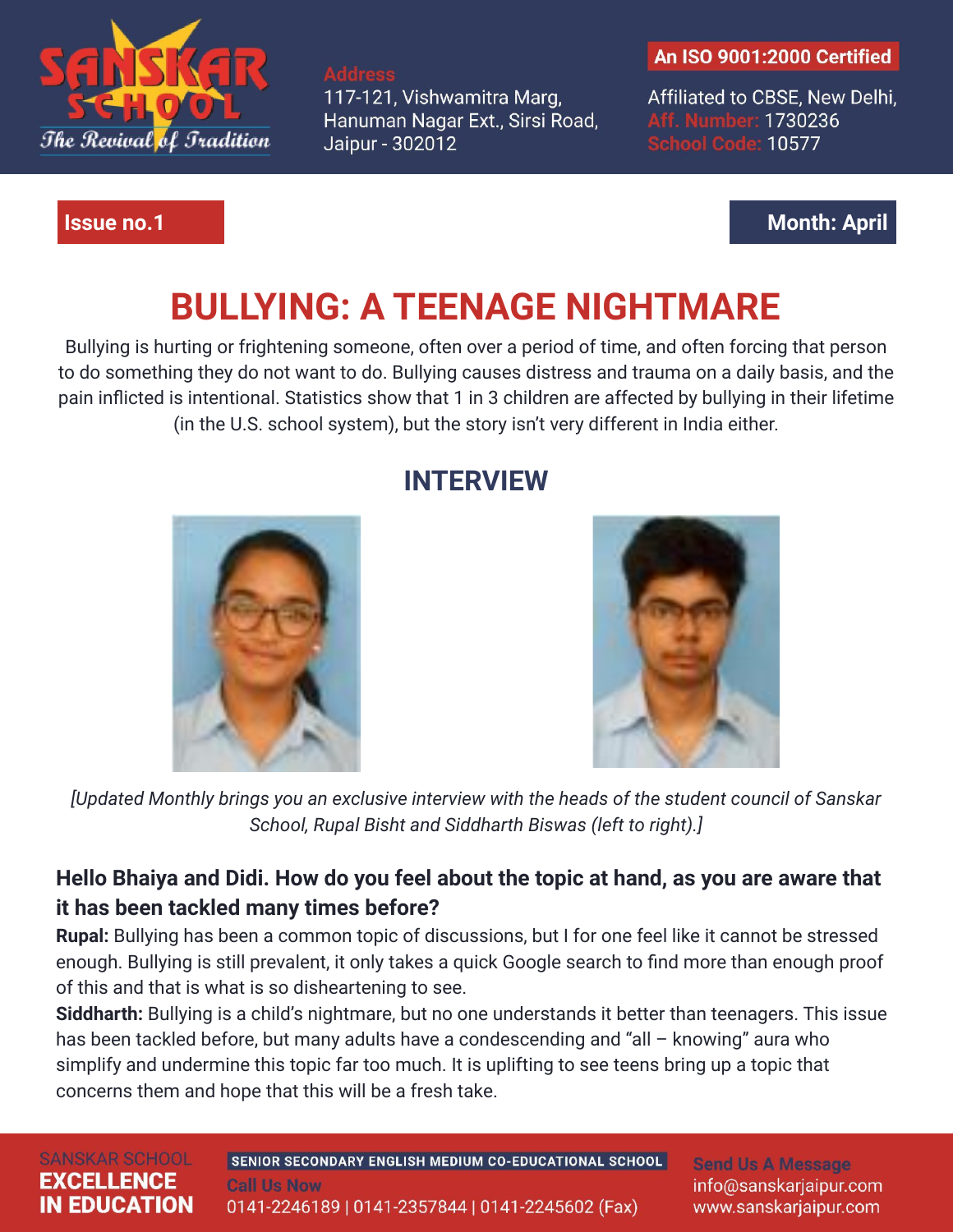

117-121, Vishwamitra Marg, Hanuman Nagar Ext., Sirsi Road, Jaipur - 302012

#### An ISO 9001:2000 Certified

Affiliated to CBSE, New Delhi, Aff. Number: 1730236 **School Code: 10577** 

### **What is your advice to the victims of bullying?**

**Rupal:** I definitely agree with Siddharth. It is infuriating, but sarcastic comments and snarky reverts will worsen the situation. Keeping a calm face and later reporting it to adults is advised, but if the bullying escalates to violence or assault, authorities should be reported to immediately. And also, don't be afraid or ashamed to report incidents of bullying, because it is never the victim's fault. **Siddharth:** Bullies are people who want to show off their power, and that is mostly because they are very insecure internally. To students, I would say that when faced with a bully, do not pay attention to their words. If they insult you, do not revert back, instead try complimenting them. It seems outdated, but nice and kind words shock those who don't expect them.

### **What are your suggestions to authorities on how to deal with bullying?**

**Rupal:** Before we make any comments, I would like to clarify that Siddharth and I are both on some levels of school leadership but do not have a lot of experience with controlling mass level bullying. The main issue is that we still use old fashioned ways of control and healing, where the victim is forced to talk about things they don't wish to and the bullies are demonized.

**Siddharth:** I definitely agree. Counseling for victims is a great idea, but this is required more for the bullies so that it helps us know what makes them tick and provide a better insight into their psyche.

### **Lastly, what is your advice to students who witness bullying?**

**Both:** A lot of people say that remaining silent in the face of bullying makes you as bad as the bully, but that does not always mean you confront them or threaten them even if you feel uncomfortable or outnumbered. The best and most treasured form of support comes from peers and fellow students. Even if a child faces relentless and cruel bullying, a simple act of kindness or even reporting a bully to authorities can be a message of hope and love. Do not be intimidated by the empty threats of those who are too weak to be vulnerable, and never remove your conscience out of fear. You never know; one act of yours can save or destroy someone's life.

**Send Us A Message** info@sanskarjaipur.com www.sanskarjaipur.com